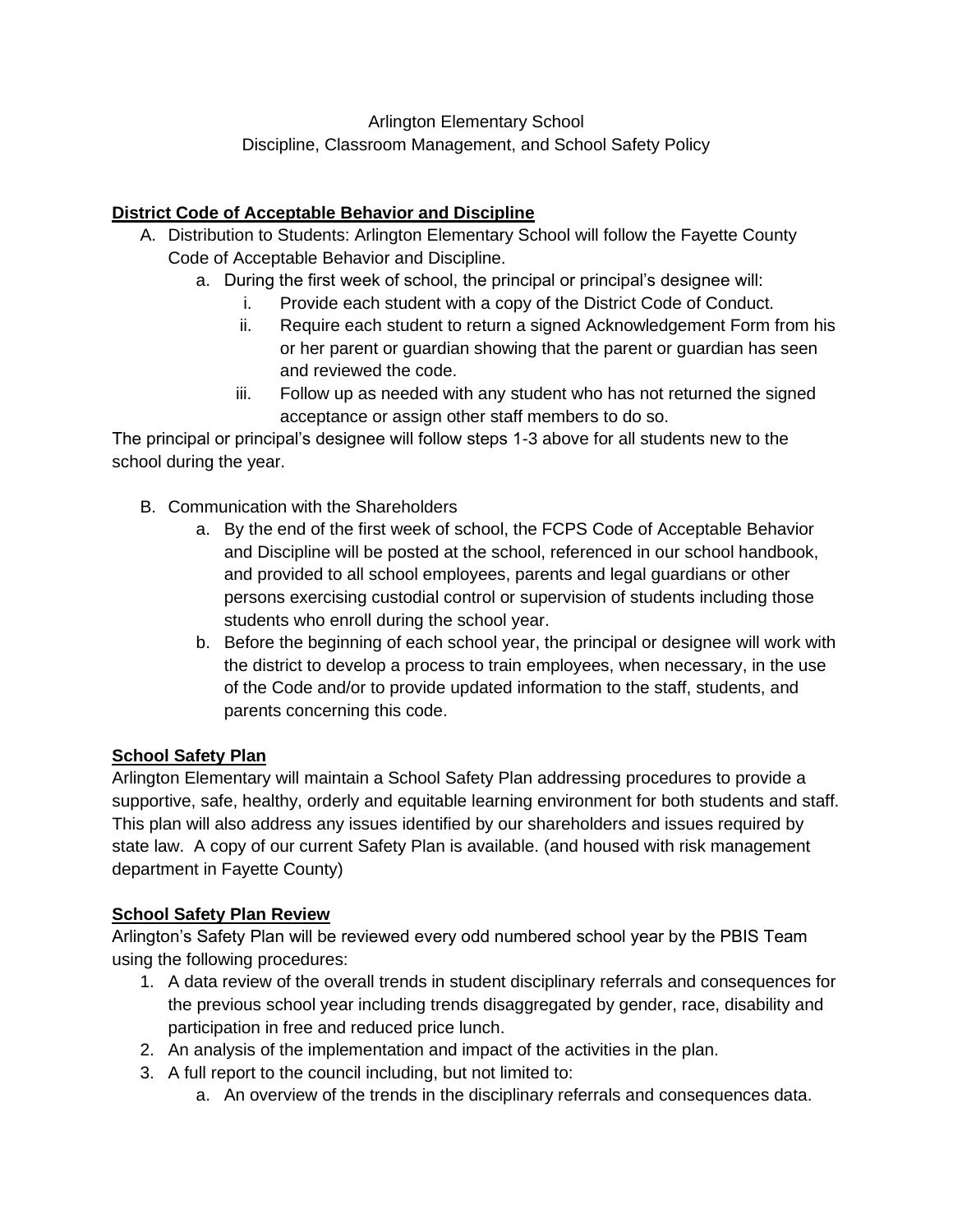- b. A report of the status of each activity that should be started or completed.
- c. Recommended adjustments needed in the plan to ensure progress toward the school's safety goals.
- 4. The PBIS Team will be responsible for adopting any changes to the School Safety Plan with the council's approval.

## **School-wide Discipline Rules**

In addition to the District Code of Conduct and our School Safety Plan, we have adopted the following school-wide rules:

- 1. **E** xpect the best from yourself.
- 2. **A** ct responsibly and be organized.
- 3. **G** ive others respect.
- 4. **L** earn to solve problems.
- 5. **E** ngage in safe behavior (and realize)
- 6. **S** uccess comes after hard work!

## **Arlington Eagles Soar!!!**

## **Bullying:**

- A. **Student Behavio**r: In order to prevent the disruption of the educational process and the ability of all students to take advantage of the educational opportunities offered at Arlington, the following student behaviors as defined by law will not be tolerated.
	- a. Hazing
	- b. Bullying
	- c. Taunting
	- d. Menacing
	- e. Intimidating
	- f. Threatening behavior
	- g. Verbal or physical abuse of others
	- h. Using lewd, profane, or vulgar language

This policy extends to any/all student language or behavior including, but not limited to, the use of electronic or online methods.

These provisions should not be interpreted to prohibit civil exchange of opinions or debate protected under the state or federal constitutions where the opinion expressed does not otherwise materially or substantially disrupt the education process or intrude upon the rights of others.

B. **Violations and Reporting**: Students who violate this policy will be subject to appropriate disciplinary action as outlined in the District Code.

Students wishing to report violations or who believe they are victims may report it to any staff member of Arlington who will take appropriate action as defined by the Code. Staff will refer the report to the principal or designee for further actions when the report involves an offense that may warrant suspension or expulsion of a student, any felony offense, or report that may be required by law, including report to law enforcement.

When a complaint is received that does not appear to be covered by this policy, the administrators will review other policies that may govern the allegations and take appropriate action.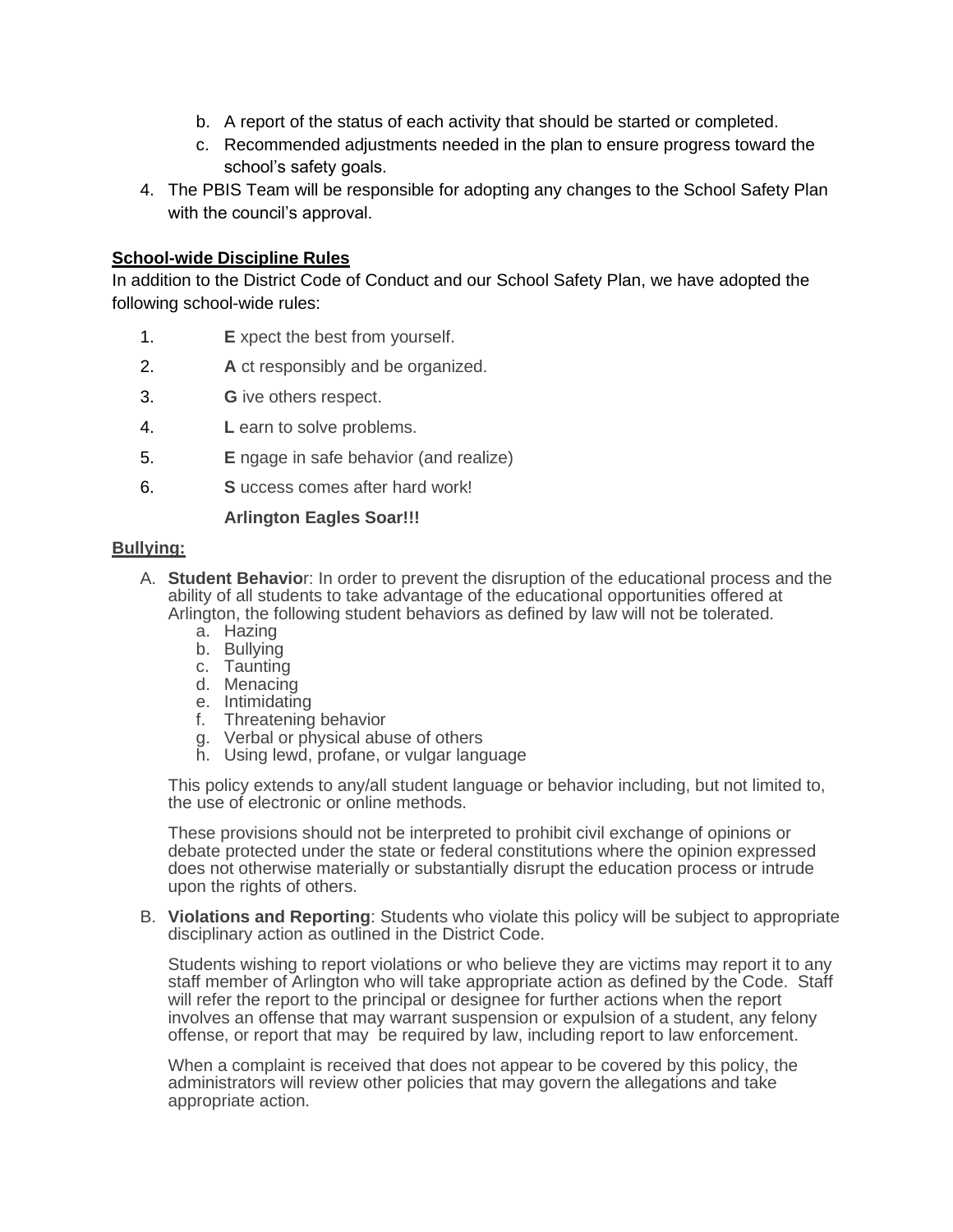**C. Retaliation:** Other students and employees shall not retaliate against a student because he/she reports violation of the Code or assists or participates in any investigation, proceedings, or hearing regarding the violations. The Superintendent or designee shall take measures needed to protect students from such retaliation.

As provided in the Code students who believe they are victims of these behaviors will be provided with a process to enable them to report such incidents to personnel for appropriate action.

## **Dress Code:**

All students at Arlington Elementary will follow a dress code. Attire that is deemed potentially disruptive to the educational process will not be permitted. The details of this code may be found in the Student/Parent and Teachers' Handbooks.

## **Electronic Devices:**

Students may bring personal technology to school if used appropriately. The Fayette County Public School District, its staff, or employees, are not liable for any device lost, stolen or damaged on school grounds. Specific rules and guidelines for appropriate use and consequences for inappropriate use can be found in Arlington's Acceptable Use Policy and Parent/Student and Teachers' Handbooks.

## **Responsibilities:**

## **Principals and assistant principals are responsible for:**

- 1. Disseminating and interpreting the behavioral and discipline standards and guidelines of the district and school.
- 2. Ensuring that all staff and students adhere to the District Code of Conduct.
- 3. Providing support and guidance to teachers in the implementation of the district and school behavioral and discipline standards and guidelines.
- 4. Working with parents and guardians when issues arise that involve behavior and/or discipline of a student.

#### **Teachers are responsible for:**

- 1. Clearly establishing classroom standards of conduct that:
	- a. include clearly defined consequences when standards are not met,
	- b. are communicated to parents,
	- c. are posted in plain view of students in the classroom, and
	- d. are taught to students during the first two weeks of school and explained to students who join the class during the year.
- 2. Ensuring that:
	- a. Teacher-student interactions demonstrate general caring and respect
	- b. Interactions among students are generally polite and respectful.
	- c. Disrespectful behavior among students is responded to successfully in a polite and respectful but impersonal way.
	- d. Students are engaged during small-group work.
	- e. Classroom routines work efficiently and function smoothly including smooth transitions between large and small group activities.
	- f. Students are held to the classroom standards and appropriate consequences are issues when the standards are not met.
- 3. Frequently monitoring student behavior including effective responses to student misbehavior as well as acknowledgement of good behavior.
- 4. Making sure the classroom is safe, that all students can see and hear, and that the room is arranged to support learning/instructional goals and activities.